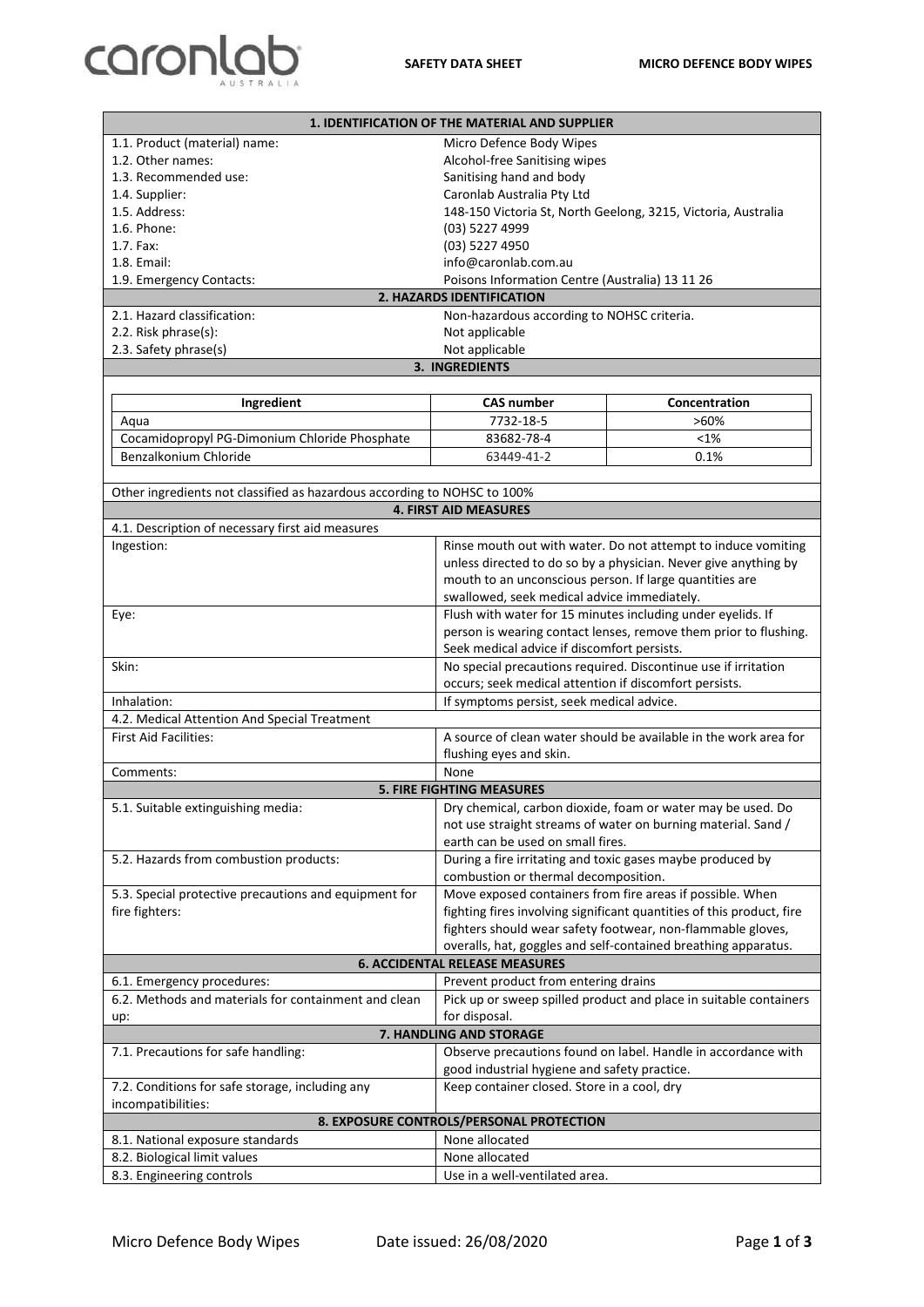## caronlab

| 8.4. Personal protective equipment                                                           | Gloves may be used to minimise contact.                                                         |  |
|----------------------------------------------------------------------------------------------|-------------------------------------------------------------------------------------------------|--|
| 9. PHYSICAL AND CHEMICAL PROPERTIES                                                          |                                                                                                 |  |
| 9.1. Appearance:                                                                             | Transparent, colourless liquid                                                                  |  |
| 9.2. Odour:                                                                                  | Faint characteristic odour                                                                      |  |
| 9.3. pH:                                                                                     | $5.00 - 7.00$ (20°C)                                                                            |  |
| 9.4. Vapour Pressure:                                                                        | Not known                                                                                       |  |
| 9.5. Vapour density:                                                                         | Not known                                                                                       |  |
| 9.6. Boiling point/range:                                                                    | $^{\circ}$ 100 $^{\circ}$ C                                                                     |  |
| 9.7. Melting point:                                                                          | Not applicable                                                                                  |  |
| 9.8. Solubility in water:                                                                    | Soluble                                                                                         |  |
| 9.9. Specific gravity:                                                                       | $0.99 - 1.01$ g/mL                                                                              |  |
| 9.10. Flammable materials information:                                                       |                                                                                                 |  |
| flash point and method of detecting flash point;                                             | Not applicable                                                                                  |  |
| upper and lower flammable (explosive) limits in air;                                         | Not determined                                                                                  |  |
| and                                                                                          |                                                                                                 |  |
| ignition temperature.                                                                        | Not determined                                                                                  |  |
| 9.11. Viscosity at room temperature:                                                         | Liquid                                                                                          |  |
| 9.12. Percent volatile:                                                                      | Not known                                                                                       |  |
| <b>10. STABILITY AND REACTIVITY</b>                                                          |                                                                                                 |  |
| 10.1. Chemical Stability:                                                                    | Stable under normal conditions                                                                  |  |
| 10.2. Conditions to avoid:                                                                   | Avoid contact with strong oxidizing agents                                                      |  |
|                                                                                              |                                                                                                 |  |
| 10.3. Incompatible materials:<br>10.4. Hazardous decomposition products:                     | Combustion may yield large amounts of oxides of carbon,                                         |  |
|                                                                                              | smoke, incomplete combustion products, flammable                                                |  |
|                                                                                              | hydrocarbons.                                                                                   |  |
|                                                                                              |                                                                                                 |  |
| None known<br>10.5. Hazardous reactions:<br>11. TOXICOLOGICAL INFORMATION                    |                                                                                                 |  |
|                                                                                              |                                                                                                 |  |
| 11.1. Likely routes of exposure:<br>11.2. Health effects from the likely routes of exposure: | Skin, eyes, inhaled.                                                                            |  |
|                                                                                              |                                                                                                 |  |
| 11.2.1. Acute                                                                                | No specific toxicological data is available.                                                    |  |
| Ingestion:                                                                                   | Product may induce nausea.                                                                      |  |
| Eye:                                                                                         | May cause abrasive irritation to the eyes if they come into<br>contact with the product.        |  |
| Skin:                                                                                        | Not expected to be an irritant.                                                                 |  |
| Inhalation:                                                                                  | Not expected to be an irritant.                                                                 |  |
| 11.2.2. Chronic                                                                              | No long term effects are known.                                                                 |  |
| 11.3. Other Information:                                                                     |                                                                                                 |  |
| None<br>12. ECOLOGICAL INFORMATION                                                           |                                                                                                 |  |
| Not expected to be harmful to aquatic or terrestrial organisms.<br>12.1. Ecotoxicity:        |                                                                                                 |  |
| 12.2. Persistence and degradability:                                                         | Readily biodegradable                                                                           |  |
| 12.3. Mobility:                                                                              | Expected to partition to sediment and wastewater solids.                                        |  |
| <b>13. DISPOSAL CONSIDERATIONS</b>                                                           |                                                                                                 |  |
| 13.1. Disposal methods and containers:                                                       | Collect and seal in properly labelled drums for disposal dispose                                |  |
|                                                                                              | in accordance with appropriate government regulations.                                          |  |
|                                                                                              | Contact relevant authority for details. No special considerations                               |  |
|                                                                                              |                                                                                                 |  |
|                                                                                              | for containers.                                                                                 |  |
|                                                                                              |                                                                                                 |  |
| 13.2. Special precautions for landfill or incineration:                                      | As above<br><b>14. TRANSPORT INFORMATION</b>                                                    |  |
| 14.1. UN Number:                                                                             |                                                                                                 |  |
|                                                                                              | Not applicable                                                                                  |  |
| 14.2. UN Proper Shipping Name:                                                               | Not applicable                                                                                  |  |
| 14.3. Class and subsidiary risk:                                                             | Not applicable                                                                                  |  |
| 14.4. Packing Group:                                                                         | Not applicable                                                                                  |  |
| 14.5. Special precautions for user:<br>14.6. Hazchem Code:                                   | Not applicable                                                                                  |  |
|                                                                                              | Not applicable                                                                                  |  |
|                                                                                              | <b>15. REGULATORY INFORMATION</b>                                                               |  |
| 15.1. Regulatory Status:                                                                     | Not applicable<br><b>16. OTHER INFORMATION</b>                                                  |  |
| 16.1. Document Information:                                                                  |                                                                                                 |  |
| 16.2. Additional Information:                                                                | Document Issued 26/08/2020<br>The information contained in this SDS is, to the best of Caronlab |  |